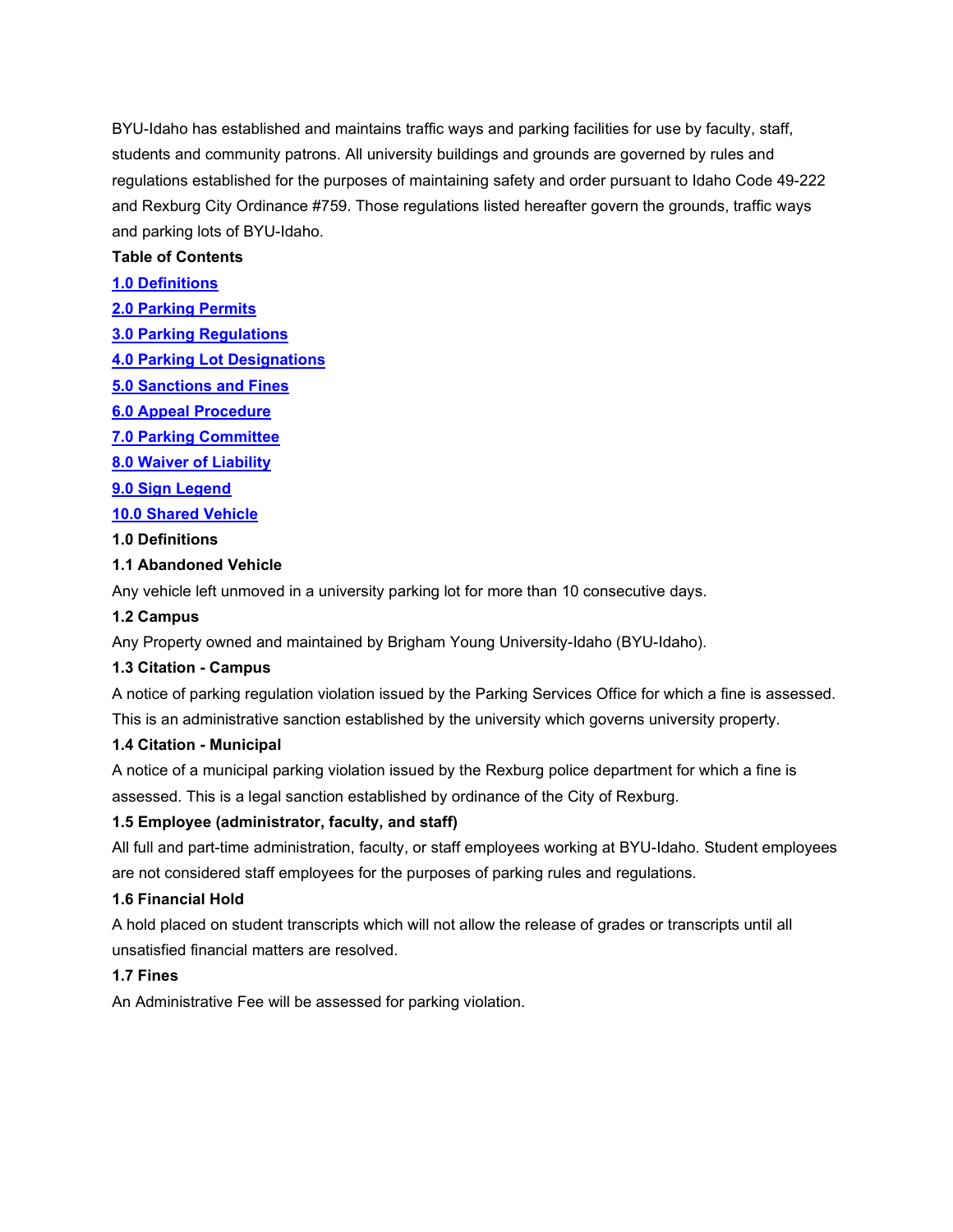### **1.8 Motorcycle, Moped, Scooter**

Any two or three-wheeled vehicle, with a seat, propelled by other than human power. Motorcycle parking spaces are designated on campus. Motorcycles, mopeds, and scooters must have a license plate in order to park on campus.

#### **1.9 Parking Appeals Committee**

Two committees. One consisting of representatives from the employees and the second consisting of volunteers from the student body of BYU-Idaho. Both are given the responsibility of determining the validity of parking violation appeals.

#### **1.10 Parking Permit**

A decal or hanging permit issued by the Parking Services Office which authorizes a vehicle to be parked in designated areas on the BYU-Idaho campus.

#### **1.11 Parking Services Office**

A division of Public Safety Department is responsible for management and enforcement of university parking rules and regulations. The office is located in Kimball Building Room 150H. Phone number 208- 496-3030.

#### **1.12 Resident Student**

Any student living on campus in university housing.

#### **1.13 Student**

Any individual enrolled in university courses regardless of the number of hours carried or whether they are on track, off track, deferred, or on temporary suspension.

### **1.14 Visitor**

A community patron, or other party, visiting the BYU-Idaho campus who is not affiliated with the university as faculty, staff, administrator, student, a spouse, or their immediate family member living in the same household.

#### **1.15 Non-Matriculating Student**

A community patron whom, is taking classes on campus during the current semester. Non-matriculating students are to be considered as a visitor.

#### [\(Return to Table of Contents\)](#page-0-1)

<span id="page-1-0"></span>**2.0 Parking Permits**

**2.0.1 Terms of Use:**

**BYUI-Idaho parking permits are for the exclusive use of the registrant and their immediate family. It is the property of BYU-Idaho and is not to be sold, exchanged, loaned, or given away. The registrant is responsible for all parking violations issued. Display and use of BYU-Idaho parking permits implies knowledge and acceptance of BYU-Idaho parking regulations.**

### **2.1 Required for All Vehicles**

Parking Permits are required for all vehicles parking in university parking lots and streets weekdays from 7;00 AM to 4:00 PM. Student, employee, visitor, service, and handicap permits may be obtained from the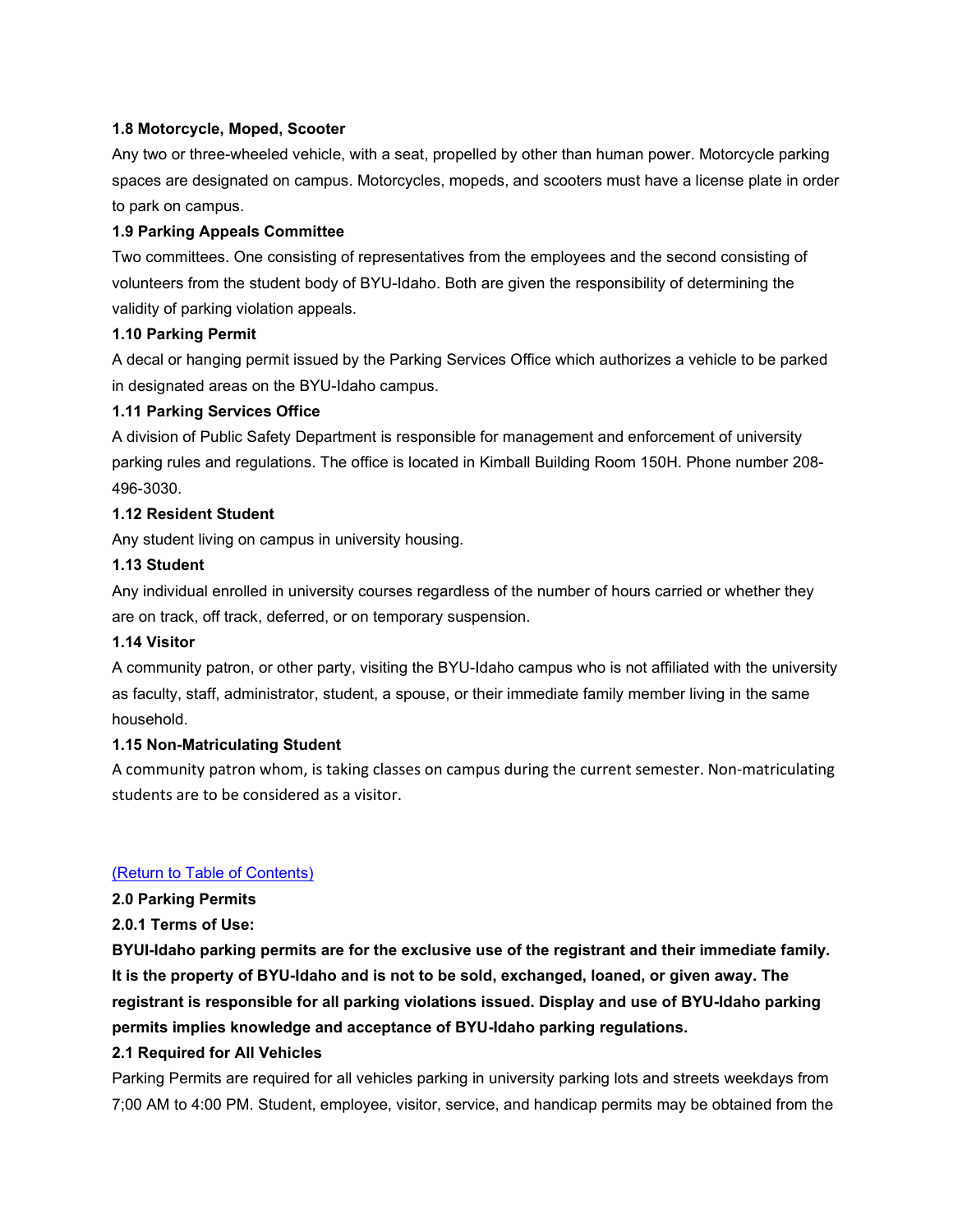Parking Services Office located in Kimball Building Room 150H. Holders of state issued handicap permits are not required to obtain a BYU-Idaho parking permit.

Employee Parking Permits must be requested at the Parking Services window, Kimball 150H.

## **2.1.1 Student Permits**

All student permits must be requested online at **Student Express** 

All permits must be picked up during the hours and location indicated on the Student Express App. Permits not picked up during Student Express days and hours, and requests made after the first week of the semester will be held for 5 days and must be picked up at Kimball 150H. The request will be removed after 5 days and a refund will be issued if the permit is not picked up.

Student Parking Permits may be returned for refunds at Kimball 150H if it is before the textbook return date on the Academic Deadlines and Schedule calendar published at [academic deadlines.](https://www.byui.edu/student-records/academic-deadlines) The date is labeled as "Last day to return books with receipt to University Store for full credit".

Student permits "N", "S", "C", and "L" may be exchanged during the first 3 weeks of the semester and the price difference added or deleted from your student account.

Students are allowed only one parking permit, that permit may only be used in a vehicle that is registered on campus to the student that purchased it. Your permit is not allowed to be loaned for use in a vehicle not associated with your campus account. If the student is married to another student and the couple only have one car, they can only have one permit.

Students may purchase one student permit and acquire an additional Economy (E) permit for a nonstudent spouse, if needed, for \$5. The Economy permit must be assigned to a second vehicle.

# **2.2 Permit Holder Required to Know Policy**

Responsibility for compliance with all parking rules and regulations is assumed by the vehicles registered owner or authorized user. The responsible party should obtain and read all such regulations they will be held accountable for.

The individual receiving a permit is responsible for all violations incurred by the vehicle for which the permit is assigned, even if the vehicle incurs a citation while loaned to another.

# **2.3 Types of Permits**

Types of permits, fees and periods of validity for permits have been established by the BYU-Idaho administration as described hereafter.

It is the responsibility of the permit holder to assure the permit is displayed properly and visible to outside observers.

### **2.3.1 Employees "A" Permits**

Administration, faculty, and staff are entitled to one transferable (hanging) "A" permit and either an "FN" or "FS" hanging tag for a second vehicle. The "A" permit allows employees to park in any of the stalls on campus except for handicap, service, visitor, yellow curbs and fire lanes. The "FN" permit allows parking in the lots marked as north (student) parking. The "FS" permit will allow parking in the lots marked as south (student) parking. The initial permits are provided at no cost to the employee.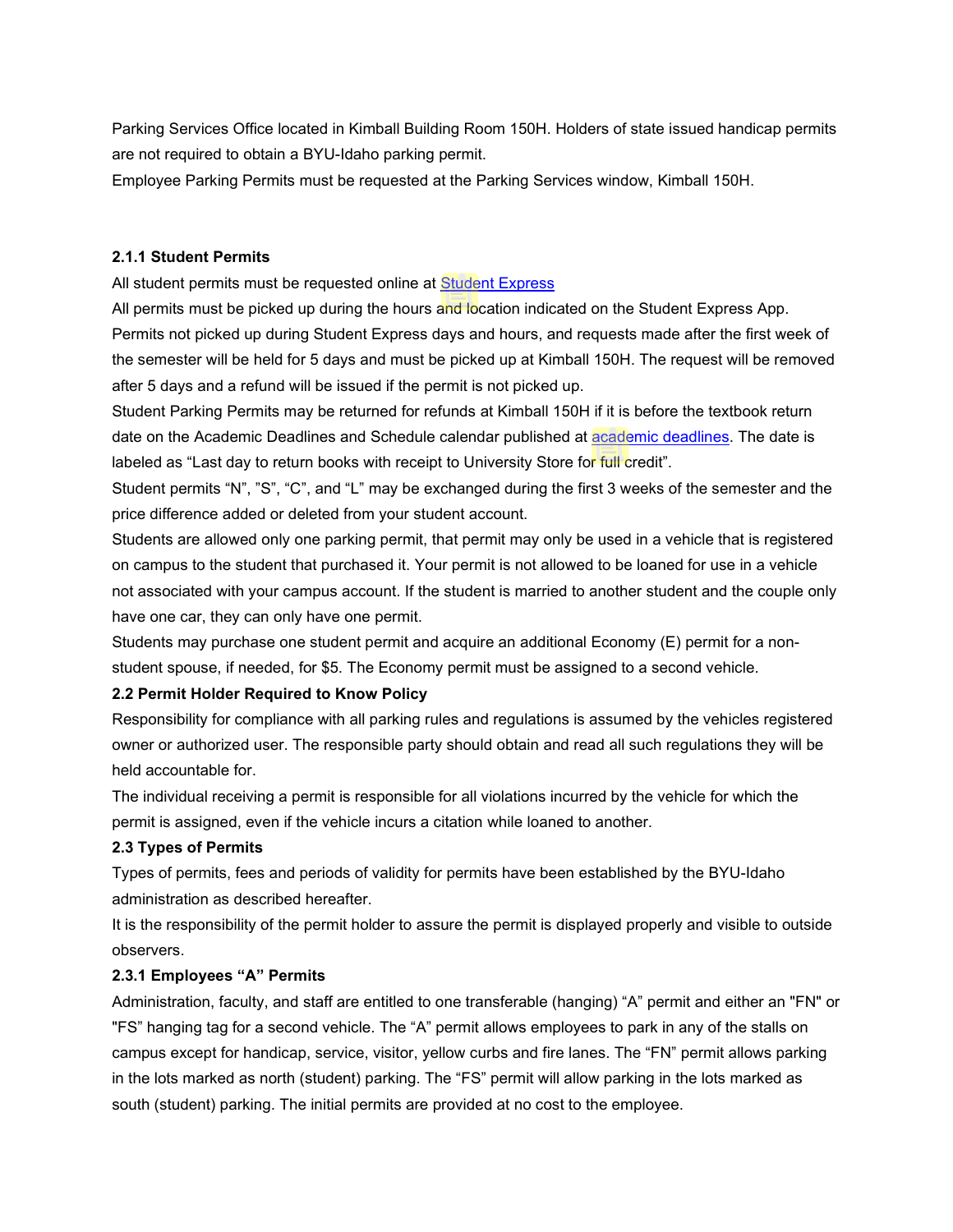Both permits are initially valid for two years and expire on the date printed on the permits.

The permits may be transferred between an employee's vehicles that are registered with the Parking Office.

Additional "FN" or "FS" parking permits may be purchased by the employee at the respective cost for additional vehicles.

Employees may share their permits with immediate family members if they are currently living in their household.

The only exceptions to this are the "H" and "L" lots; employees may not purchase "H" or "L" permits. Temporary & Part-time Employees – Temporary and part-time employees are issued their respective permit based on the expected length of employment up to one calendar year and may be renewed if employment continues. This permit is to be used by the employee or the spouse only.

Student employees are not eligible for any type of full-time, part-time, temporary, semester, or service employee permits

### **2.3.2 Retirees "A" Permit**

Those who retire from BYU-Idaho (or CES) and still have a need to park on campus will be issued one "A" permit. It will also have the "AR" designation in the number on the tag.

It allows the retiree, and/or his/her spouse to park anywhere on campus, except for service, timed,

Handicap, and loading zone stalls. A citation may be issued if other members of the family, or friends, use the permit for their own purposes.

The permit is issued on the same schedule as the employees permits. If the retiree wants to continue this privilege after the permit expires, a new permit can be requested and picked up at Kimball 150H.

If a second permit is needed, the retiree must contact the Parking Services Office and explain the need. A second permit may be issued at that time.

There is no cost to the retiree for this permit.

## **2.3.3 Student "N" Permit**

Students may obtain one "N" permit for a vehicle to be parked in the "North Zone" on campus. "N" permits are valid for the "North Zone" parking lots only. (See Parking Map)

The cost of the permit is \$40 per semester.

Permits are valid until the expiration date printed on them.

### **2.3.4 Student "S" Permit**

Students may obtain one "S" permit for a vehicle to be parked in the "South Zone" on campus. "S" permits are valid for the "South Zone" parking lots only. (See Parking Map)

The cost of the permit is \$30 per semester.

Permits are valid until the expiration date printed on them.

### **2.3.5 Resident "H" Permit**

Students living in the university housing Centre Square, are entitled to purchase one "H" permit for a vehicle they will be using while at BYU-Idaho. This will allow them to park in the "H" lots only. The cost of this permit is \$30 per semester.

### **2.3.6 Married Housing "UV" Permit**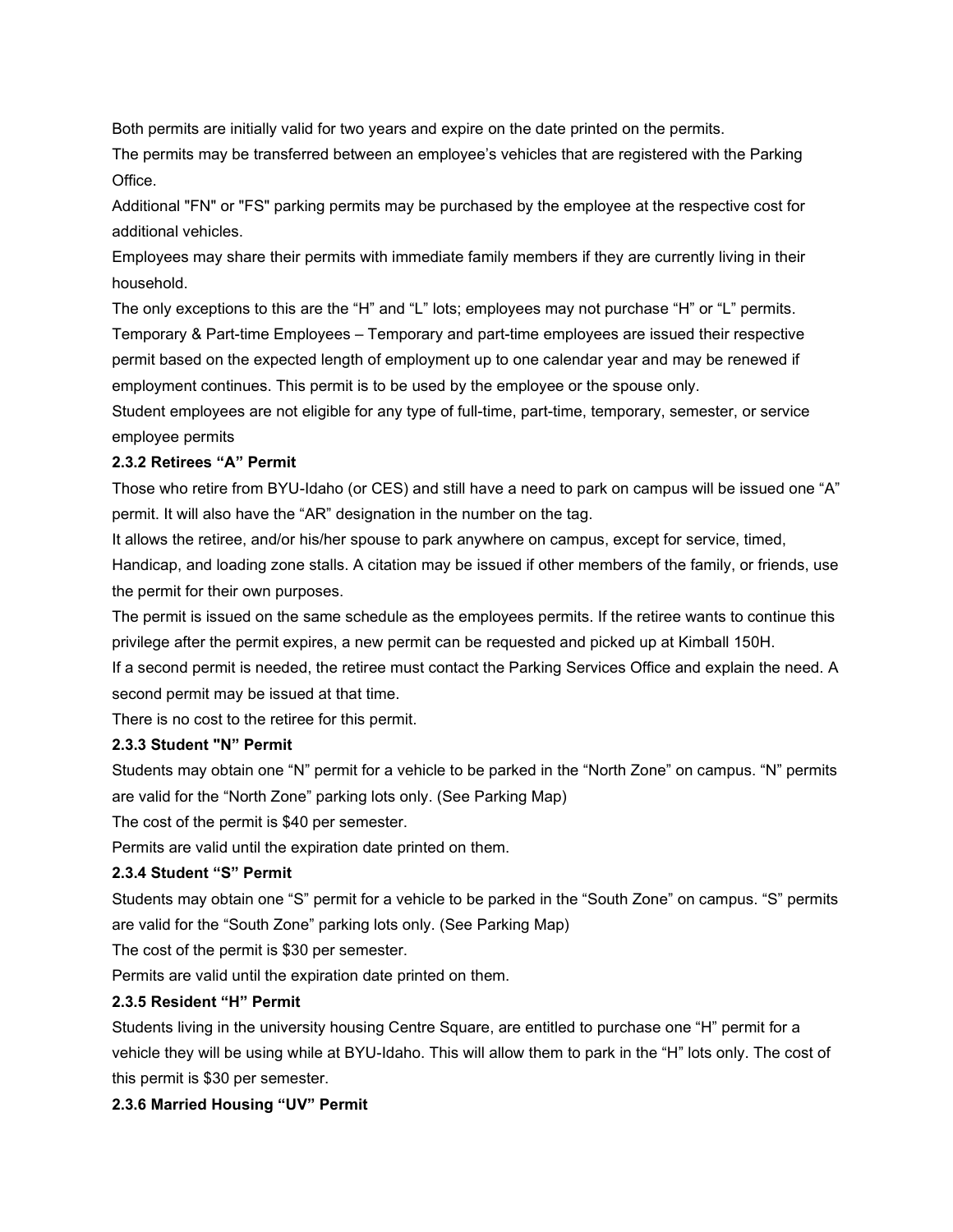Those living in University Village will receive up to 2 **"UV"** stickers on an annual basis and issued by University Housing.

The cost of this permit is \$15 per calendar year. no refunds will be issued for students moving out prior to the end of Fall Semester.

Students living in University Village may also purchase one permit of their choice, "N", "S", "C", or "E".

## **2.3.7 Church Lot "C" Permit**

This permit allows the purchaser to park in the  $4<sup>th</sup>$  Ward church lot located on 2nd South and 1<sup>st</sup> East at a cost of \$30 per semester. It cannot be used in conjunction with any other campus permit.

Employees that have a current "A" permit may also park in the church lot upon notifying the Parking Office. This is necessary so that when there is a funeral, or other function at the church, we will be able to notify everyone that parks there to park elsewhere on campus that day.

## **2.3.8 Economy "E" Permit**

This permit allows the registrant to park in the 2<sup>nd</sup> East Lot, Seventh South Lot (Not in the Long-Term section of the lot), Sports Complex Lot (Fall and Spring semesters only), the East Stake Center Lot and the Third Stake Lot.

The cost of this permit is \$5 per semester.

# **2.3.9 Long Term/Overnight Lot "L" Permit**

A portion of the Seventh South Lot has been divided off and signed as the Long-Term lot. The Sports Complex parking lot on the South of 7<sup>th</sup> South is designated Long-term in the Winter Semester only. The Long-Term lot is to be used by residents of off campus housing complexes that have contracted with BYU-Idaho. Those complexes must be for single student housing within the Rexburg P.E.D. Zone. Longterm permits are ONLY allowed in the designated "L" Lot in the Long-Term parking stalls. No other campus permits are allowed to park in "L" stalls.

You may need to move your vehicle during the semester for lot maintenance. We will notify you through your BYU-I email at least 24 hours in advance by the school and/or your housing manager. If the vehicle is not moved on the scheduled day, the vehicle maybe towed at owner's expense.

The cost of this permit is \$60 per semester.

# **2.3.10 Dignitary "X" Permit**

The "X" hanging permit is assigned by the President's Council to local dignitaries for use on campus. The permit allows that person to park anywhere on campus.

This permit can be revoked only by the President's Council.

# **2.3.11 Employee Service Permit**

A Service Permit allows employees to park in the service stalls for a limited amount of time and grants access to all lots the "A" permit allows. Employees can have either a Service Permit **or** an "A" permit. The service permit is issued after an application has been filled out and signed by a Department Chair or Director and approved by the Parking Committee.

# **2.3.12 On-Campus Housing Manager Permits**

This permit is for managers of the housing complexes on campus. Managers are allotted two stalls by the complex, the "Housing Manager" permit must be displayed in the vehicle. They are allowed two of these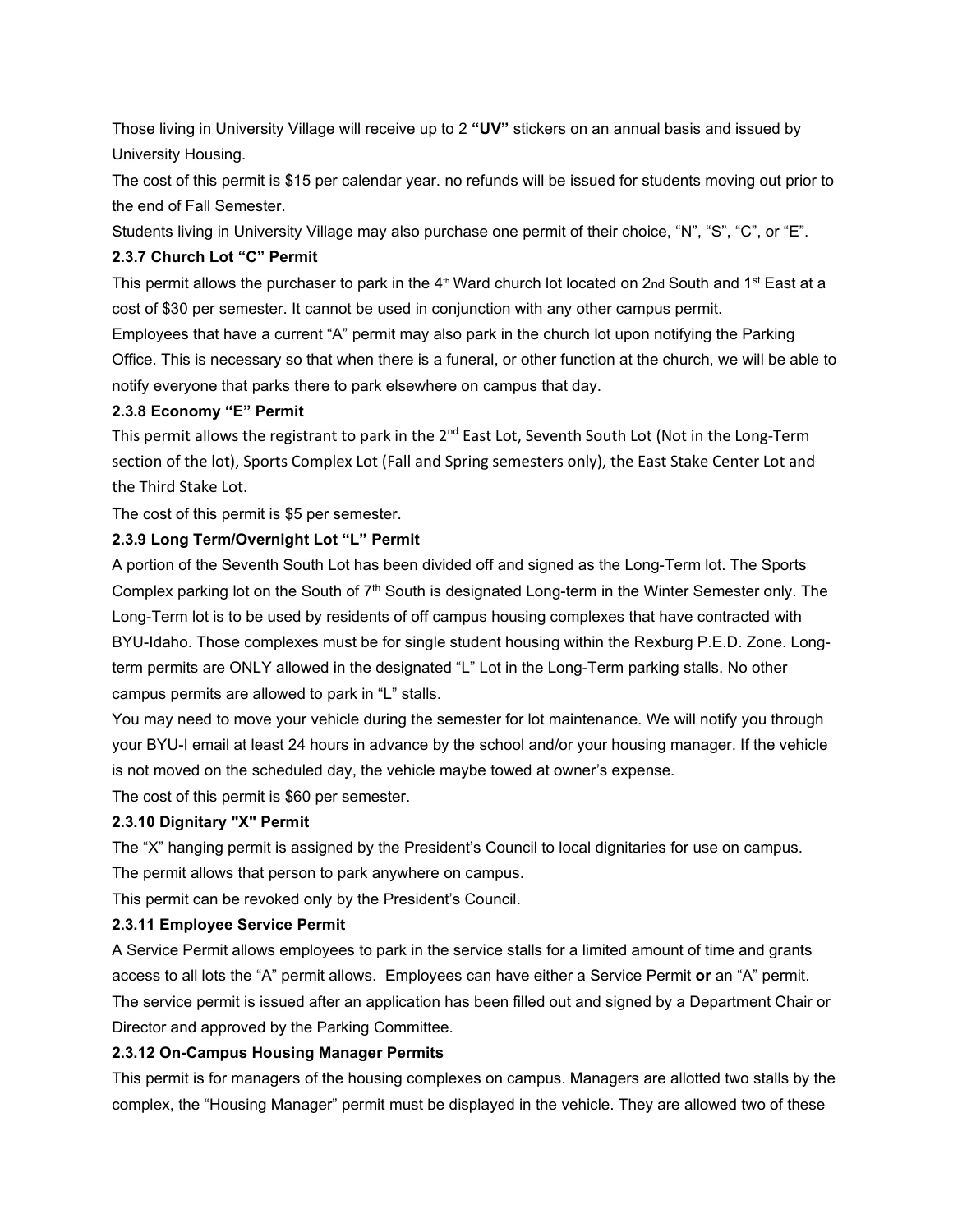"Housing Manager" permits. These permits are also considered an "A" permit meaning the "Housing Manager" permit allows managers to park in any of the stalls on campus except for handicap, service, visitor, and fire lanes.

#### **2.4 Visitors, Vendors, and Others**

Community patrons may obtain permits according to need. There is no charge for these permits. These permits are valid for the specified period designated on the permit.

Visitors not directly associated with BYU-Idaho may park in any of the visitor lots or stalls without a parking permit.

If, for any reason, a citation is issued to a visitor for parking on campus without a permit, that citation will be voided upon proof of identification.

#### **2.5 Government Vehicles**

Government vehicles with "EX" plates are treated as visitors when on official government business.

#### **2.6 Display of Permits**

Permits shall be displayed according to the following instructions:

#### **2.6.1 Bumper Sticker Permits**

Bumper sticker permits are to be 100% attached by the adhesive on the rear bumper driver side, of the vehicle.

#### **2.6.2 Hanging Permits**

Hanging permits shall be hung on the interior rearview mirror so that the color, shape, and number of the permit is clearly visible from the front of the vehicle. If no rearview mirror is present, the permit shall be placed on the vehicle dashboard facing upward, on the passenger side (above the glove compartment) to enable the permit to be found more quickly when windshields are snow covered or icy.

#### **2.6.3 Temporary Permits**

Temporary permits shall be used according to the instructions described for hanging permits.

**2.6.4 Motorcycle Permits (also required for mopeds, scooters, and single seat four-wheelers)**

Permits must be placed on the exterior surface of the motorcycle, in plain sight, and clearly visible.

### **2.6.5 State-Issued Handicap Permits**

All state-issued handicap permits are valid on the BYU-Idaho campus. Temporary state-issued handicap permits can be requested at any county Division of Motor Vehicle office.

State-issued handicap permits shall be placed in a way that is clearly visible to external inspection.

The hanging permit is not required when handicap plates have been issued to the vehicle.

### **2.6.6 BYU-Idaho-Issued Handicap Permits**

The process to obtain a temporary handicap permit, to be used exclusively on the BYU-Idaho campus, is the same as obtaining a state-issued permit. Temporary BYU-Idaho-issued handicap permits are valid to the date/time recommended by a doctor or until the end of the current semester, whichever comes first.

#### **2.6.8 Side-by-side and UTV Permits (Four-wheelers with side-by-side seating)**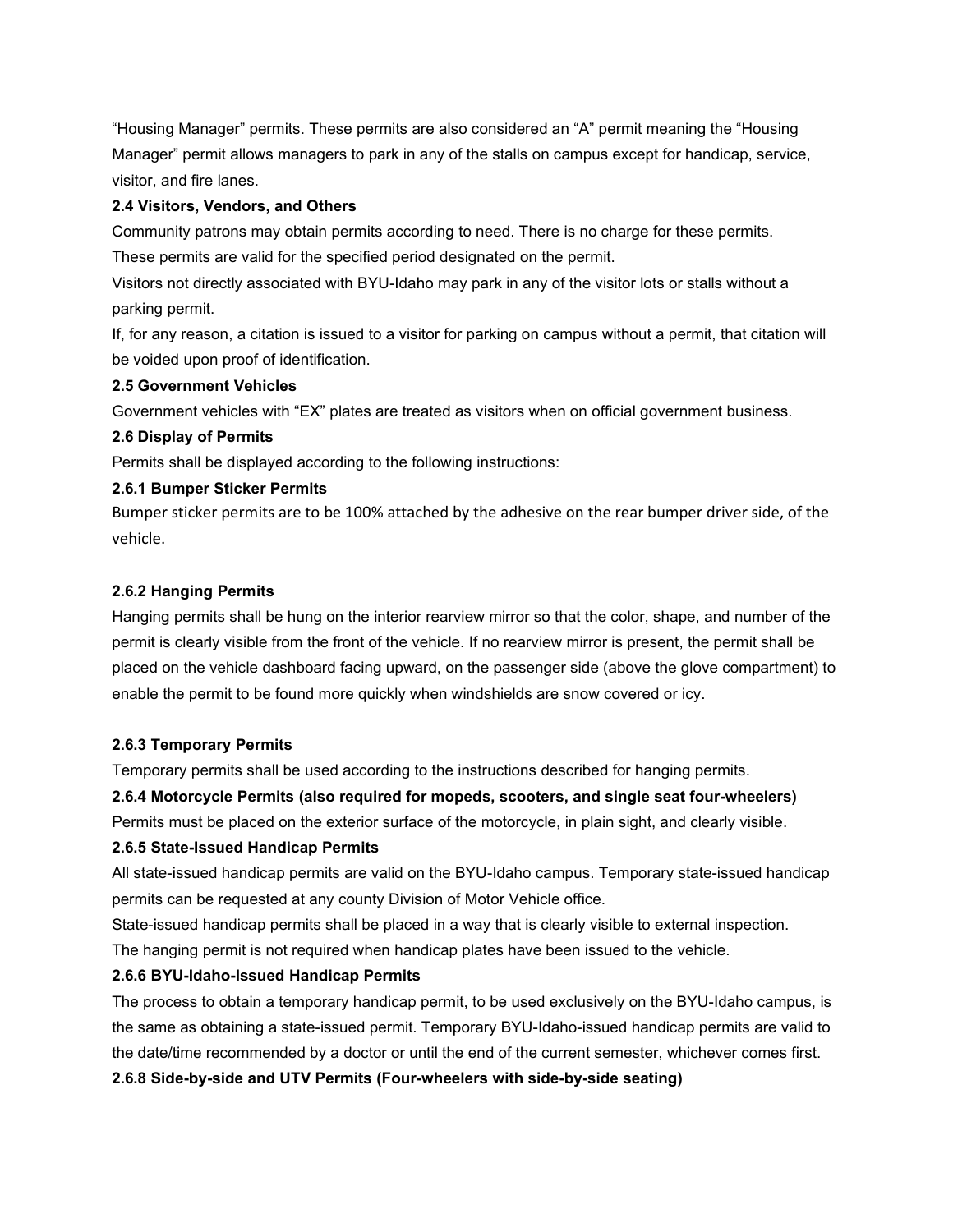Vehicles with side-by-side seating and four wheels are required to park in regular stalls with a valid BYU-Idaho vehicle parking permit and not a Motorcycle permit. If the vehicle does not have a windshield or rear-view mirror, the permit will need to be clearly visible on the dash or steering mechanism.

## [\(Return to Table of Contents\)](#page-0-1)

#### <span id="page-6-0"></span>**3.0 Parking Regulations**

### **3.1 Parking Permit Required for All Associated with the University**

A valid parking permit is required for all full- and part-time administrative, faculty, and staff personnel and for all full-and part-time students to park a motor vehicle in BYU-I parking lots and campus streets, including those enrolled in Continuing Education classes weekdays from 07:00 AM to 4:00 PM. Community patrons or other visitors should obtain a parking permit from Parking Services if they are on campus Monday through Friday 7am-4pm.

#### **3.1.1 Vehicle License Plate Required**

All motorized vehicles parking on campus must have at least a valid license plate attached to the vehicle. License plates are used to track and identify vehicles. Not having a plate attached to your vehicle will result in the vehicle being cited and/or booted.

#### **3.2 Vehicle Must Park Consistent with Permit**

A vehicle shall be parked only in the lots and stalls for which the issued permit is valid.

#### **3.2.1 Permits per Vehicle**

Students may only park in the zone where their permit is valid; borrowing another student's permit for another zone is prohibited.

#### **3.3 Regulated Stalls**

Regulated stalls are identified below. No unauthorized vehicles are permitted to park in regulated stalls.

### **3.3.1 Service Stalls**

A service stall is designated to load or unload heavy items, be near the building when trips back and forth to a vehicle are necessary to obtain supplies, or for short appointments (30 minutes or less). Service stalls are not designed for employee parking. When a service stall is not needed the vehicle should be parked where the "A" permit allows.

Service stalls are identified by a painted white curb and/or a service sign.

Service spaces are reserved for university-owned vehicles and/or service vehicles performing authorized university business.

Enforcement is Monday through Friday 7a.m. – 4p.m., unless otherwise posted.

### **3.3.2 Handicap Spaces**

Handicap spaces are identified by a painted blue curb and a handicap sign.

Only vehicles operated by or for handicapped individuals and displaying a handicap permit are allowed to park in these spaces.

Handicap stalls are enforced 24 hours a day, seven days a week.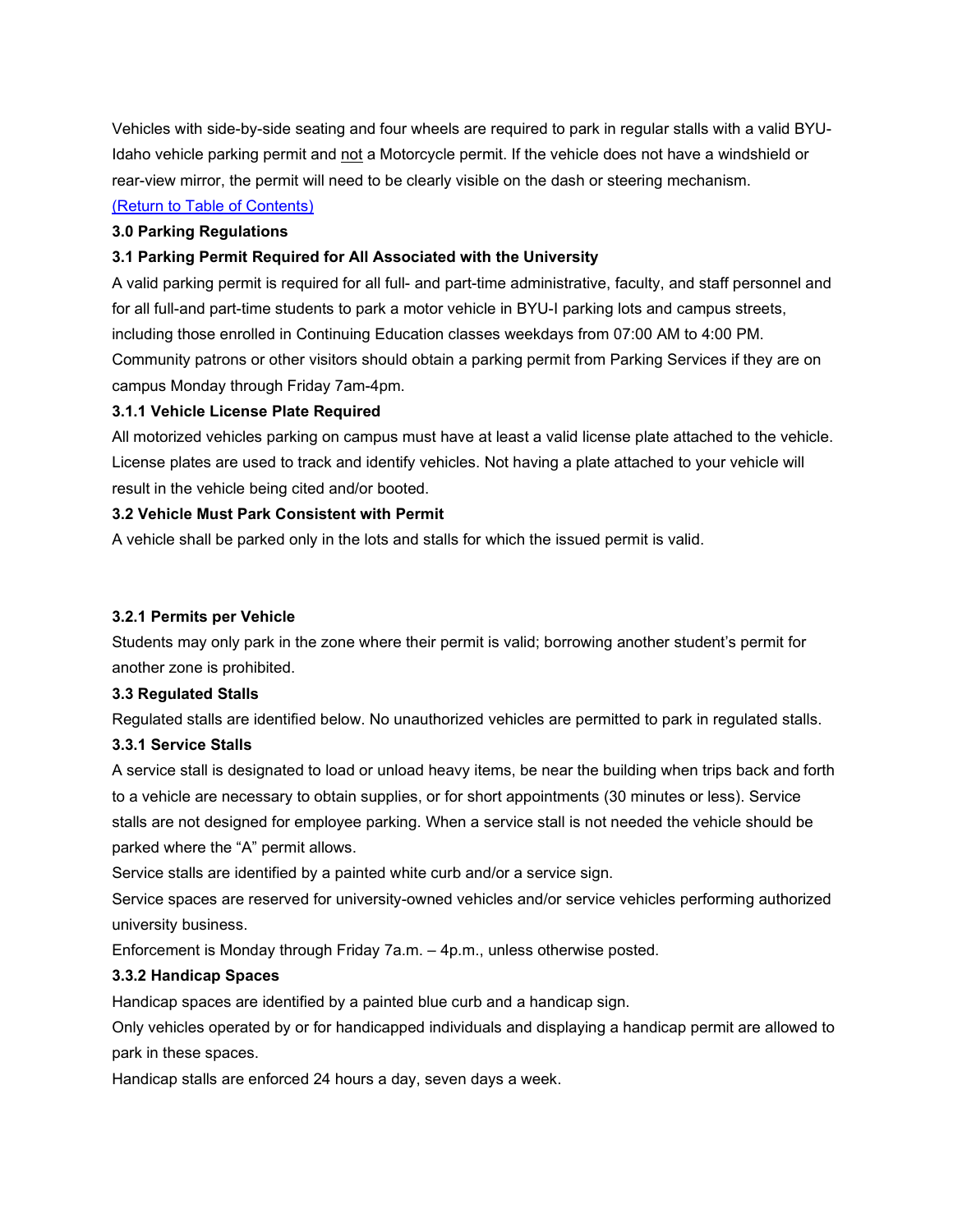Those tampering with, misusing and illegally possessing a handicapped permit will be referred to the Public Safety Office, the Dean of Students, or the Personnel Office.

Those with temporary health problems, and need a handicapped permit, must bring a request form signed by a doctor specifying the health problem and duration for a university handicap permit. These permits are available at Parking Services, Kimball Building Room 150H, and are only valid on BYU-Idaho property.

If all the designated handicap stalls are full the vehicle may be parked in any "A", "N", or "S" stall in the area.

Hashed areas next to handicap stalls are considered part of the handicap stall to provide access for ramps, wheelchairs or other needed equipment and will be enforced as a handicap stall.

### **3.3.3 Visitor Spaces**

Visitor spaces are identified by a painted white curb and a visitor sign. Such spaces are reserved for community patrons.

There are four visitor parking areas on campus.

- On the east side of the Manwaring Center, near Catering.
- On the east end of west Viking Drive, next to the BYU-I Center
- On the west side of the Romney building, south side of the Snow building
- On the east side of the Kimball building

Administrators, faculty, staff, students, or their immediate family living in the same household, are not permitted to park in these spaces.

#### **3.3.4 Student Health Center Patient Parking**

Visitor stalls for the Student Health Center are in the Southeast section of the Kimball parking lot. They are designated by a curb painted white and signs designating the stalls as reserved for "HEALTH CENTER PATIENT ONLY." If a person parks in a "Health Center Patient Only" stall and does not enter the Student Health Center or if they leave the Student Health Center and go elsewhere on campus, a citation may be issued.

#### **3.3.5 10-Minute Pick-up and Drop-off**

10-minute pick-up and drop-off spaces are available for use by any vehicle.

Parking longer than the 10 minutes constitutes a violation.

There is one stall located by the Taylor Building on the South East corner, one on the west side of the Benson Building, one on Center Street East of the Austin and one on the west side of Centre Square.

#### **3.3.6 20-Minute Parking**

20-minute pick-up and drop-off spaces are available for use by any vehicle.

Parking longer than the 20 minutes constitutes a violation.

These stalls are located on the east side of the Hinckley Building.

#### **3.3.7 30-Minute Parking**

30-minute parking spaces are available for use by all members of the university community and visitors for a period of 30 minutes or less.

Parking for longer than 30 minutes constitutes a violation.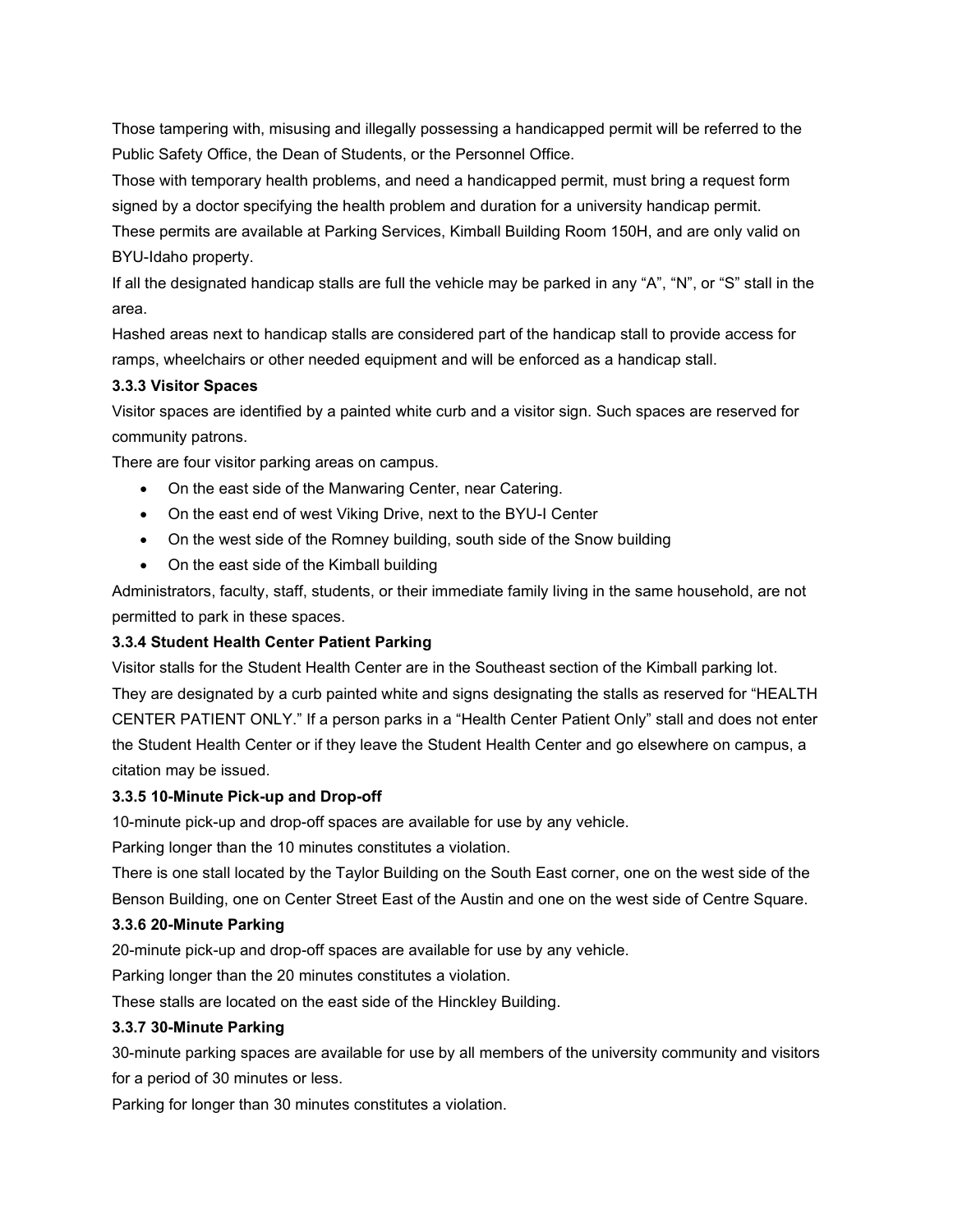These stalls are located south of the Snow Building, east of the Manwaring Building, east of the Kimball Building, west of the Austin Building, south side of the BYU-Idaho Center, on the east side of Centre Square closest to W 7<sup>th</sup> South.

#### **3.3.8 No Parking Zones**

"No parking" zones are identified by painted yellow curbs and/or signs. No vehicle parking is permitted in such areas. Parking outside areas designated for parking, parking adjacent to yellow curbs, and/or outside lined stalls constitute a violation.

#### **3.3.9 Fire Zones**

Fire zones are identified by a sign and/or the curb painted red.

Vehicle parking is not permitted in these areas.

Parking in or blocking these areas constitutes a violation.

#### **3.3.10 Motorcycle/Scooter/Moped/Four-wheeler Parking**

Motorcycles, scooters, mopeds, etc., may be parked at the ends of parking rows within hash painted triangular or rectangular areas and in designated motorcycle parking areas in either "A", "N" or "S" lots and in designated areas on the campus streets.

Motorcycles, scooters, mopeds, etc., may not park in a regular vehicle stall or next to handicap stalls. Motorcycles, scooters, moped, etc., must have a license plate or state issued permit to park on campus*.*

#### **3.3.11 Loading/Unloading Zones**

Loading zones are located at designated areas on campus and are intended for loading and unloading purposes.

Any vehicle may park up to 20 minutes in a loading zone for the designated purpose of loading/unloading. When parking for this purpose, the flashers shall be activated. Vehicles may be cited if left unsupervised for an extended period with no loading/unloading occurring.

#### **3.4 Parking within Stalls**

Vehicles shall be parked entirely within painted lines, when such lines are visible, and as nearly in proper position as possible when such lines are not visible (e.g., covered by snow).

### **3.5 Impedance of Traffic**

Vehicles shall not be parked blocking or otherwise restricting driveways and/or traffic ways.

### **3.6 Motorcycle Spaces**

Automobiles shall not park on motorcycle spaces and motorcycles shall not park in vehicle stalls.

### **3.7 Overnight Parking**

Overnight parking (1-4 a.m.) is prohibited in all lots except with an authorized permit (e.g., "L" "H") at Centre Square, Sports Complex Lot (Winter Semester ONLY) Seventh South Long-Term parking stalls. Campus related overnight actives can receive an overnight pass from the parking office who will direct you to where you can park.

## **3.8 Recreational Vehicles**

Recreational vehicles may be parked on a temporary basis with approval of and in a location designated by the Parking Services Office.

#### **3.9 Parking on Driveways, Landscapes, etc.**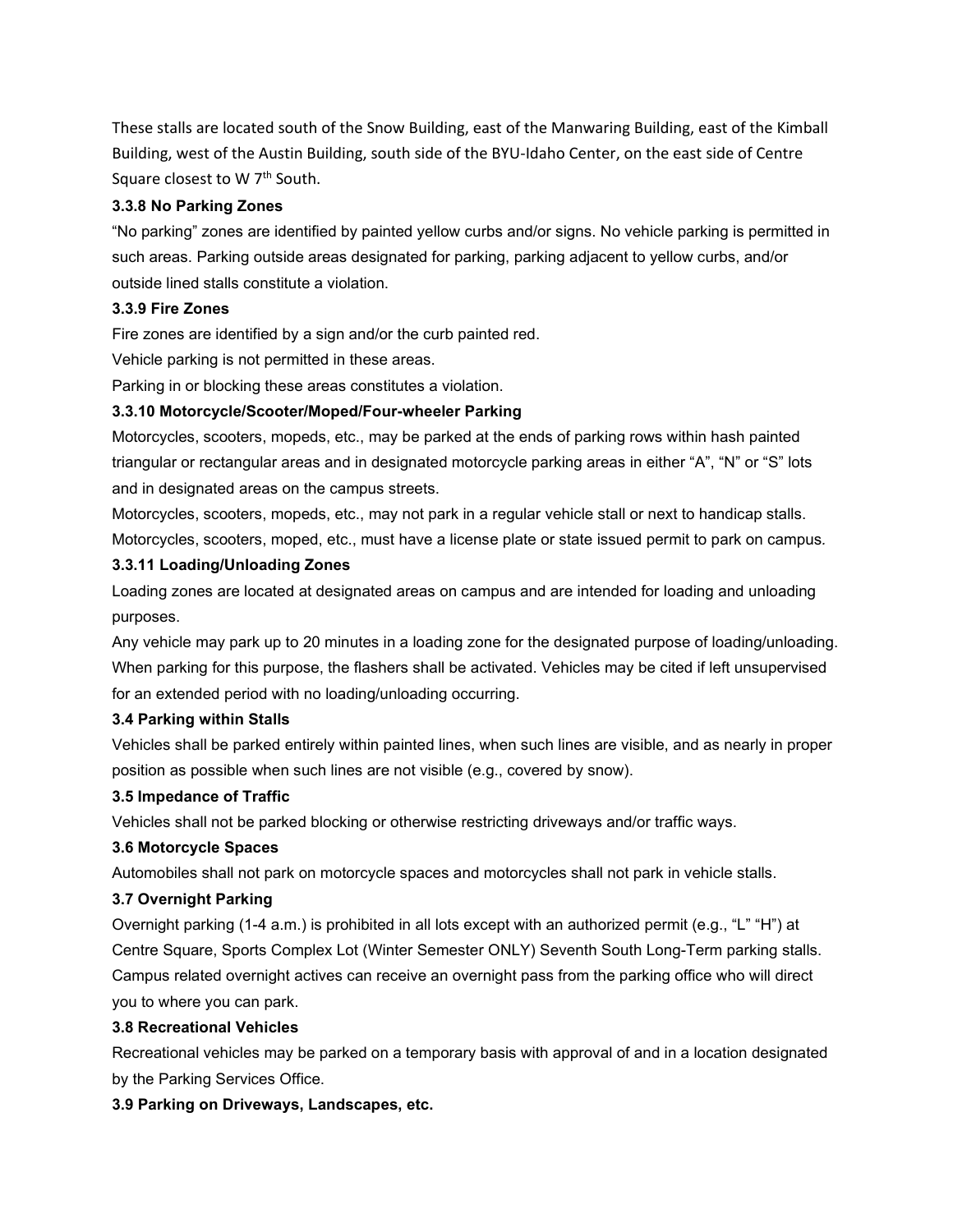Parking or driving on sidewalks or landscaped areas is prohibited except for university owned vehicles operated in the performance of necessary duties and only when authorized by Physical Facilities and/or Public Safety

#### **3.10 Fire Hydrants**

Parking within 15 feet of a fire hydrant is prohibited.

#### **3.11 Diagonal Spaces**

Diagonal spaces are provided where space is limited; vehicles shall not be parked backwards in these diagonal spaces, causing the driver to enter traffic in the wrong direction when leaving the space.

#### **3.12 Abandoned Vehicles**

Abandoned vehicles are prohibited on university property and will be removed at owner's expense. Any vehicle that has not been moved for more than 10 days, outside of designated overnight parking areas, is considered abandoned.

#### **3.13 Repairing Vehicles on Campus**

No major repairs shall be made on vehicles parked in university parking lots or on campus streets.

#### **3.14 Large Vehicles**

Vehicles larger than full-sized pick-up trucks shall not be parked on campus property on a continuing basis unless permission is provided by the Parking Office.

#### **3.15 Exceptions/Additions**

Exceptions to parking regulations may be granted by the Parking Services Office if deemed necessary. Additions to the parking regulations may only be made at the discretion of the Campus Planning Committee, the Campus Parking Committee, and the President's Council.

#### **3.16 Enforcement**

Enforcement of parking rules and regulations will be accomplished by Parking Services personnel.

### **3.17 Days and Hours of Enforcement**

Hours of enforcement for parking permit regulations are Monday through Friday, year-round from 7 a.m. until 4 p.m. All parking regulations will be enforced after these hours, except the need for BYU-I issued permits. On-campus housing, which includes University Village and Centre Square apartments, may be enforced at other times as indicated on the signs posted at the entrances to those lots.

Weekend and holiday enforcement will not require the need for BYU-I issued parking permits.

Days of enforcement for all parking regulations are during designated school days (beginning the first day of each semester). It does not include days during the semester when school is not in session, (i.e. designated holidays, testing days, etc.).

The days between semesters will be treated the same as weekend enforcement.

Handicap, yellow and red curbs, no parking zones, and other similar rules and regulations are enforced 24 hours a day, 7 days a week.

All parking regulations will be enforced on Sunday, except the need for BYU-I issued permits.

(Return to Table of Contents)

### **3.18 Vehicles Pulling Trailers**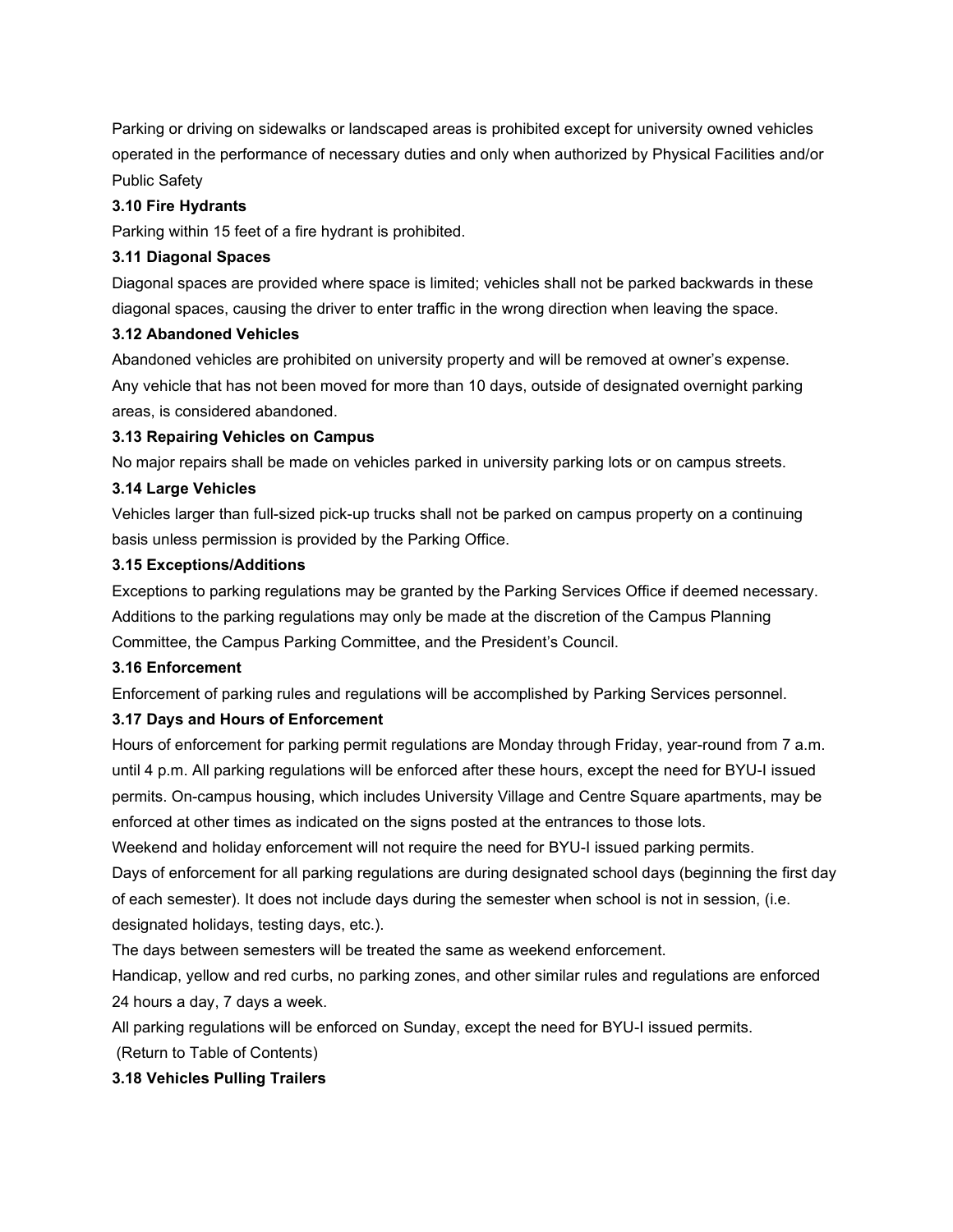Vehicles pulling trailers are only allowed to park in the Sports Complex Lot or East Stake Center. The vehicle will need to have a current permit displayed. Exceptions for parking vehicles with trailers in other lots can be made through the Parking Office.

## **3.19 Obstructing Snow Removal**

Vehicles are not to be parked in campus parking lots during early morning snow removal operations. If cited, the vehicle may be towed in compliance with the towing regulations.

Snow removal operations for on campus housing may be at any time, night, or day.

Housing managers will give appropriate 24-hour notice with instructions and schedule to residents to remove their vehicles.

Residents who do not comply with the notice schedule will be cited.

Vehicles must be maintained in an operable condition.

If cited, the vehicle may be towed in compliance with the towing regulations.

### [\(Return to Table of Contents\)](#page-0-1)

#### <span id="page-10-0"></span>**4.0 Parking Lot Designations**

### **4.1 North Zone Parking Lots & Streets**

## **4.1.1 Clarke**

The Clarke parking lot is located east of the Clarke Building and is designated for "A" permit and "Child Lab" parking.

### **4.1.2 Pioneer**

The Pioneer Lot is located east of the Smith building and north of Chapman and Lamprecht Hall. These lots are designated for "A" and "N" parking.

### **4.1.4 Manwaring**

The Manwaring parking lot is located immediately east of the Manwaring Center. This lot is designated "A" permit, "Visitor" and "Catering Pickup".

### **4.1.5 Taylor**

The Taylor Parking lot is located immediately west of the John Taylor Religion Building. This lot is designated "N" permits with one 10-minute parking stalls. The crosswalk separates the Taylor and the Benson lots.

## **4.1.6 Hart**

The Hart south parking lot is located at the southwest corner of the Hart Physical Education Building. This lot is designated "A" permit parking.

### **4.1.7 South Stadium**

The South Stadium parking lot is located immediately south of the football stadium on the West side of campus and connects to the North Stadium Lot. The lot designated "N" permit parking.

## **4.1.8 North Stadium**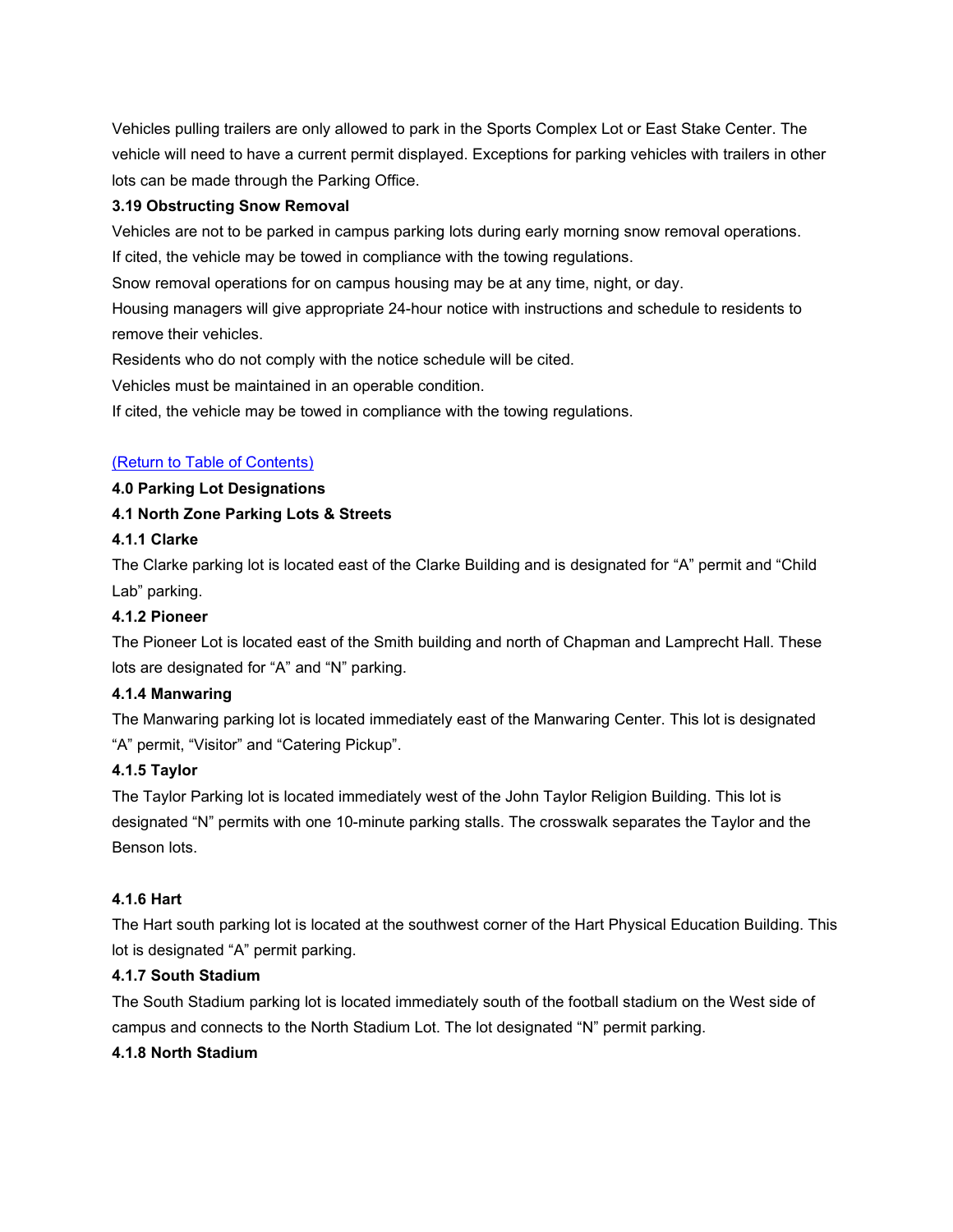The North Stadium parking lot is located immediately north of the football stadium at the northwest corner of the campus. This lot is designated "N" permit parking. There are limited parking stalls for patrons of the ORC.

## **4.1.9 Snow**

The Snow Building parking lot is located south of the Snow Building and east of the stadium. The Snow lot is designated "A" permit parking.

## **4.1.10 Spori**

The Spori lot is located on the northeast corner of the Spori Annex and is designated for "A" permit parking on the south end and "N" permit parking on the north end of the lot.

## **4.1.11 Kimball**

The Kimball parking lot is located to the east of the Kimball Student and Administrative Services Building. The west section is for "A" permit parking and the east section is for "N" permit parking. There are signs and a yellow line on the pavement that divides the lot into "A" and "N" parking.

## **4.1.12 BYU-I Center South Lot**

The BYU-I Center South lot is located on the South side of the center and is designated for "N" permit parking.

## **4.1.13 BYU-I Center West Lot**

The BYU-I Center West lot is located just West of the I-center and is designated "N" for the West half & "A" for the East half.

## **4.1.14 Third South Lot**

This lot is located on 3rd South and is designated for "N" permit parking.

### **4.1.15 East Viking Drive**

This road is South of Chapman and Lamprecht Halls. It is designated for "N" permit parking.

### **4.1.16 North End of Center Street**

The North End Center Street lot runs North / South and goes from West Campus Drive North to the auditorium circle. It is designated for "N" permit parking.

### **4.1.17 West Campus Drive**

This road runs East / West just North of the Austin Building. This road is designated for "A" permit parking.

# **4.1.18 Second South Lot**

The Second South Lot is located on the corner of Second South and Center Street. It is designated for "N" parking.

# **4.2 South Parking Zone Parking Lots & Streets**

### **4.2.1 Benson**

The Benson Parking lot is located north of the Benson Building. The North crosswalk divides it from the Taylor lot which is designated as "N" permit parking.

The Benson lot is designated "A" permit parking.

### **4.2.2 Benson South Lot**

This lot is located just south and West of the Benson greenhouses, on the lower level.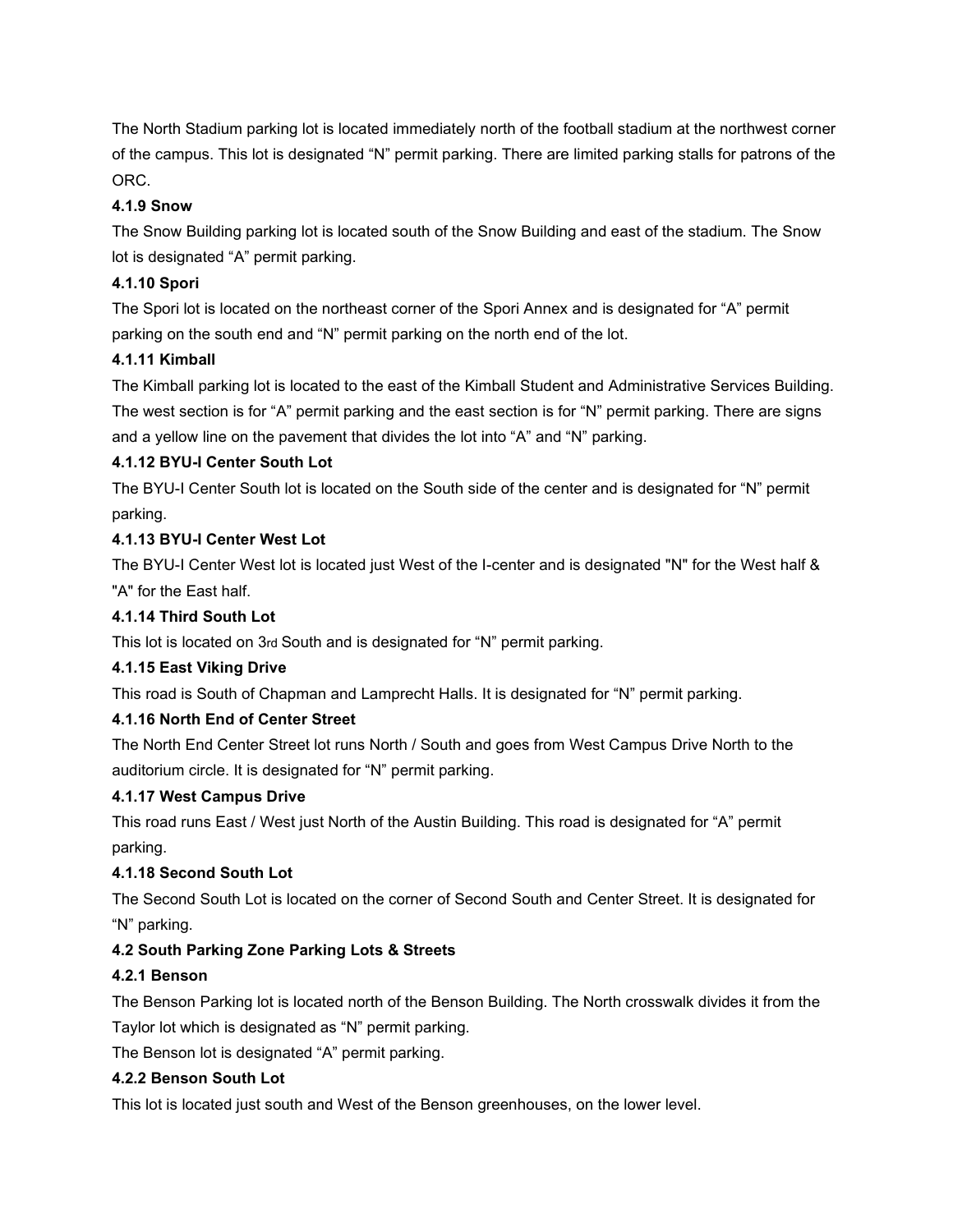This lot is designated "A" permit parking.

# **4.2.3 Hinckley**

The Hinckley parking lot is located on the east side of the Gordon B. Hinckley Building. This lot is designated for "A", "S", permit and 30-minute parking.

# **4.2.4 Auxiliary Services**

The Auxiliary Services parking lot is located on the north, east, and south sides, of Auxiliary Services Building. It is designated to customer and "A" permit parking.

# **4.2.5 AG Engineering**

The Agriculture Engineering parking lot is located on the north and east sides of the AG Engineering Building.

This lot is designated as "A" permit parking.

Automotive Engineering has stalls designated for repair vehicles.

# **4.2.6 Ricks**

The Thomas E. Ricks parking lot is located to the East of the Ricks building. The west section is designated for "A" permit and handicapped parking. The remainder of the lot is designated for "S" parking permit.

# **4.2.7 South Center Street**

The South designated portion of South Center Street begins at West Campus Drive and goes south from that point to Seventh South Street.

It is designated as "S" permit parking.

# **4.2.8 Sage Street**

Sage Street is located between the Austin Building and the Science and Technology building. It is designated as "S" permit parking.

# **4.2.9 Austin South Lot**

This lot is just south of the Austin building and accessed from Physical Plant Way.

It is designated as "A" permit parking.

# **4.2.10 Physical Plant Way**

This street is located between the Physical Facility Offices and the Austin Building.

The street is designated "A" permit parking only.

# **4.2.11 Physical Facilities Lot**

This lot is located just south of the Physical Facility Office building.

It is designated "A" permit parking only.

# **4.2.12 Sage Lot**

This Lot located west of the Science and Technology building. It is designated "A" & "S" permit parking only

# **4.2.13 Science and Technology Lot**

This lot is south of the Science and Technology building. It is designated as "S" permit parking

# **4.3 Other Lots**

# **4.3.1 Seventh South Parking Lot**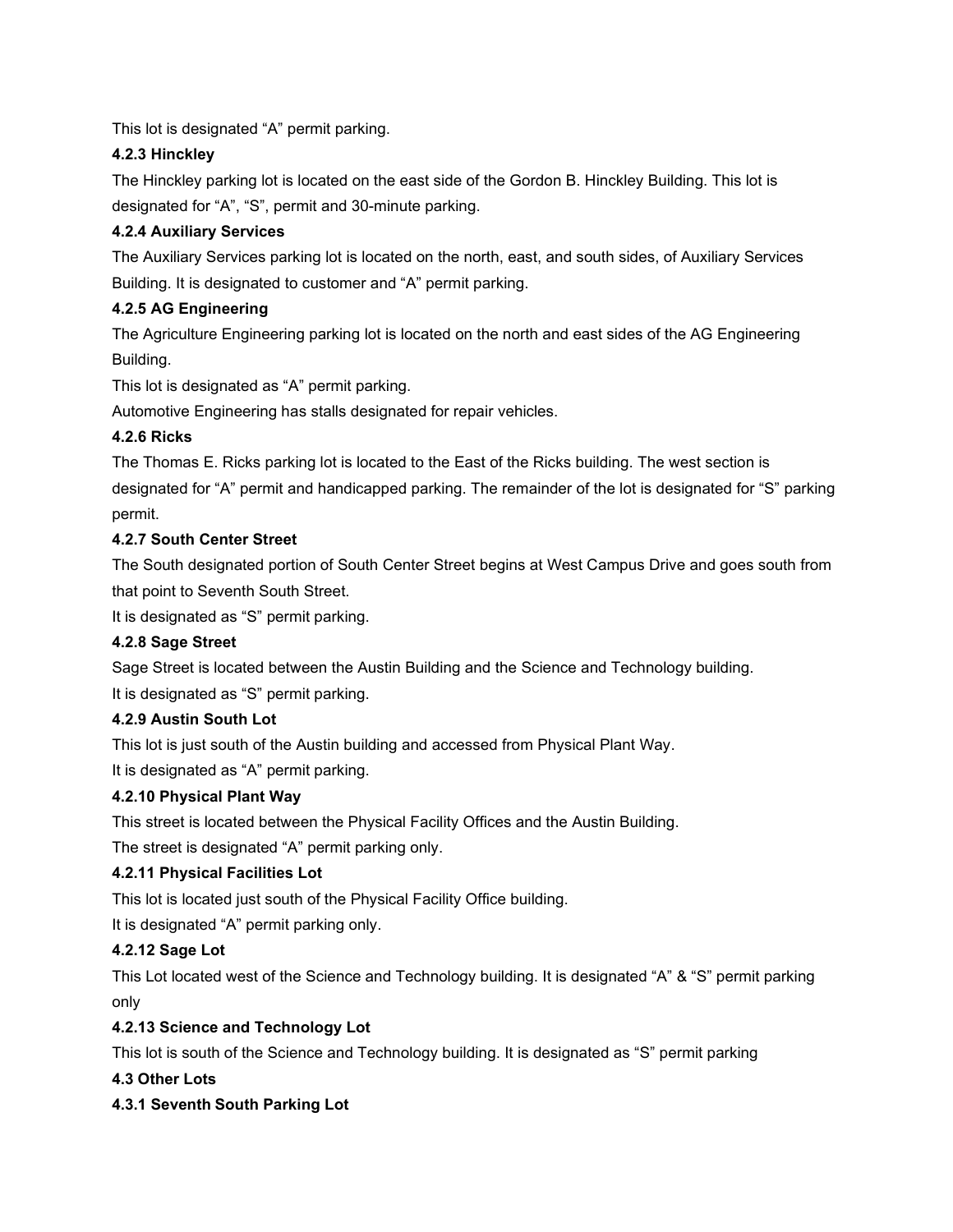The Seventh South parking lot is located on the South side of campus, just north of the Temple. It is designated as a commuter lot. Part of the lot contains long term parking and is designated with an "L" permit which is only available to contracted residents in specially contracted off campus housing. The remainder of the lot is considered a Economy Permit Lot and is designated with an "E" permit. All current BYU-I parking permits are allowed in an "E" lot except "L" permits.

## **4.3.2 Second East Lot**

This lot is located east of the Ricks building close to 2nd East street.

It is designated as "E" permit parking - all current BYU-I parking permits are allowed in an "E" lot except "L" permits.

### **4.3.3 Sports Complex Lot**

This lot is located on the South side of Seventh South. It is designated as "E" permit parking - all current BYU-I parking permits are allowed in an "E" lot except "L" permits. This lot is designated as "L" ONLY for the Winter semester.

### **4.3.4 4th Ward Church Lot**

The lot is located behind the church building on the corner of 1st East and 2nd South. It is designated "A" and "C" permit parking. The row closest to the building is reserved for members of the  $4<sup>th</sup>$ , 15<sup>th</sup> and student assigned wards as well as handicapped. There will be times when the lot will not be available for university parking (i.e. funerals and other church functions). When this lot is full, overflow parking is allowed in the 2nd South Lot

### **4.3.5 East Stake Center Lot**

The East Stake Center Lot is located on  $7<sup>th</sup>$  South directly to the west of the temple. It is designated as "E" permit parking - all current BYU-I parking permits are allowed in an "E" lot except "L" permits.

### **4.3.6 Centre Square Lots**

The Centre Square Lots are on the corner of 7<sup>th</sup> South and 1<sup>st</sup> West. These lots are on the perimeter of the Centre Square apartments on the west, north, and east sides. These lots are reserved for residents of Centre Square who have purchased an "H" (Housing) permit. No other permits are valid in the Centre Square lots. Visitors may use the lot without a permit from 4:00 PM to Curfew.

## **4.3.7 3rd Stake Center Lot**

The 3<sup>rd</sup> Stake Center Lot is located on the southwest corner of 7<sup>th</sup> South and University directly west of University Village. It is designated as "E" permit parking - all current BYU-I parking permits are allowed in an "E" lot except "L" permits.

### [\(Return to Table of Contents\)](#page-0-1)

### <span id="page-13-0"></span>**5.0 Sanctions and Fines**

### **5.1 Citations**

Vehicles parked in violation of the university parking rules and regulations will receive a parking citation. Parking citations shall be placed on the front windshield or on the driver's side of a vehicle.

### **5.1.1 Lost Citations**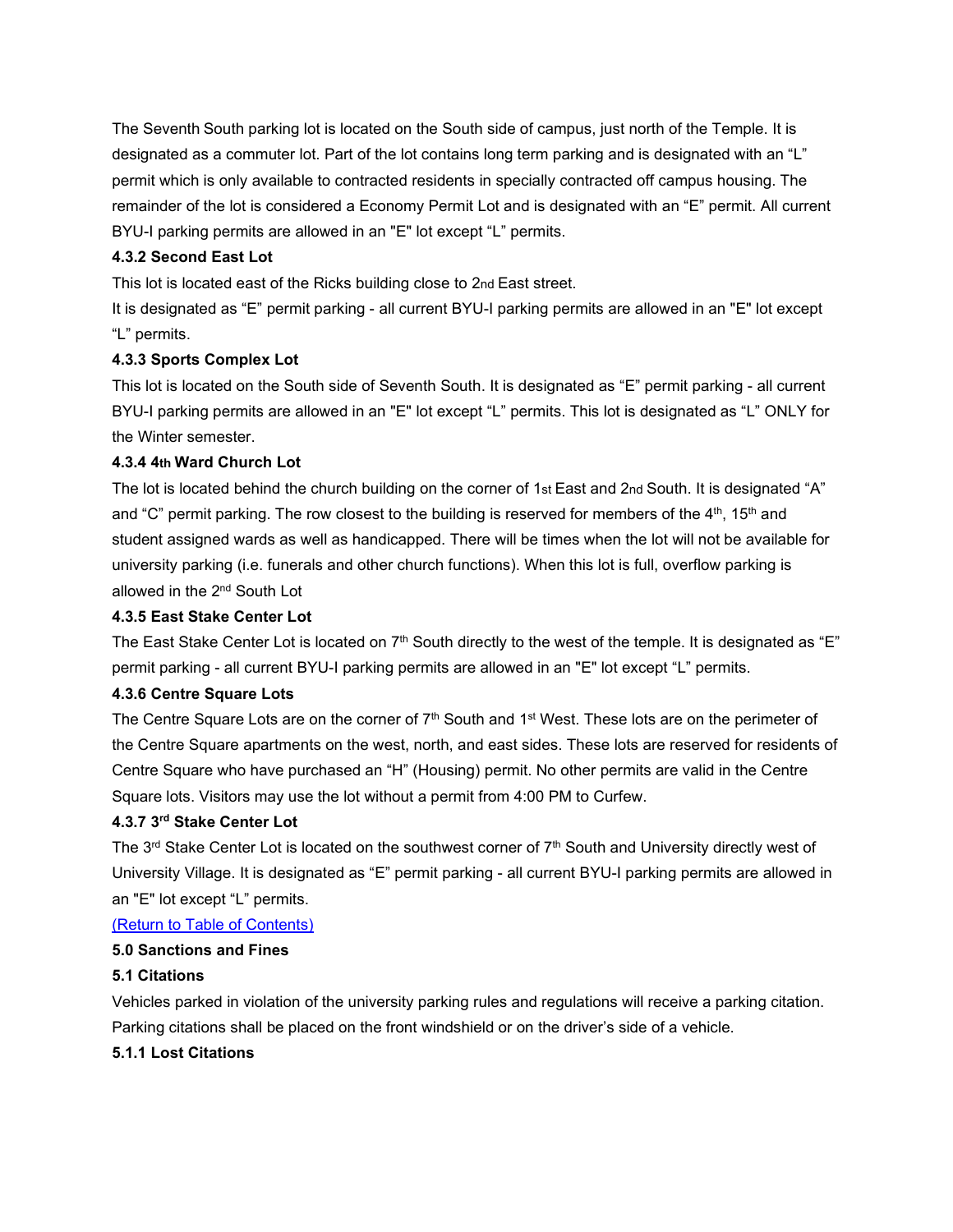When a citation is issued to the permit holder, the owner (or authorized user), he/she is responsible for payment of all citations issued to vehicles on BYU-Idaho campus, even if the citation was lost (stolen or blown away).

## **5.1.2 Current Parking Violation Fines**

Parking fines at BYU-Idaho are based on the following accelerated scale.

Receiving a parking citation within thirty-six months for any offence places the offender in the 2<sup>nd</sup> fine category. Receiving additional citations within the past thirty-six months will result in the offender progressing through to the 5th fine level. All subsequent fines will be issued at the 5th citation level.

|             |                                         | 1st  | 2nd  | 3rd   | 4th   | 5th   |
|-------------|-----------------------------------------|------|------|-------|-------|-------|
| A           | Handicapped                             | \$75 | \$85 | \$100 | \$125 | \$150 |
| В           | <b>Health Center Parking Violations</b> | \$75 | \$85 | \$100 | \$125 | \$150 |
| C           | Misuse of Handicapped Permit            | \$75 | \$85 | \$100 | \$125 | \$150 |
| D           | <b>Other Major Infractions</b>          | \$75 | \$85 | \$100 | \$125 | \$150 |
| E           | Stolen/Forged/Altered Permit            | \$75 | \$85 | \$100 | \$125 | \$150 |
| F           | <b>Ticket Scam</b>                      | \$75 | \$85 | \$100 | \$125 | \$150 |
| G           | Towing                                  | \$50 | \$50 | \$50  | \$50  | \$50  |
| н           | Red Curb/Barricade                      | \$40 | \$50 | \$65  | \$90  | \$115 |
| L           | Unauthorized Use of Permit              | \$40 | \$50 | \$65  | \$90  | \$115 |
| J           | <b>Expired Time in Stall</b>            | \$25 | \$35 | \$50  | \$75  | \$100 |
| К           | Loading Zone                            | \$25 | \$35 | \$50  | \$75  | \$100 |
| L           | Parking in Traffic Way                  | \$25 | \$35 | \$50  | \$75  | \$100 |
| M           | Parking on Sidewalk or Landscape        | \$25 | \$35 | \$50  | \$75  | \$100 |
| N           | <b>Restricted Parking-Service</b>       | \$25 | \$35 | \$50  | \$75  | \$100 |
| O           | <b>Restricted Parking-Visitor</b>       | \$25 | \$35 | \$50  | \$75  | \$100 |
| P           | <b>Yellow Curb</b>                      | \$25 | \$35 | \$50  | \$75  | \$100 |
| Q           | <b>Failure to Affix Decal</b>           | \$10 | \$20 | \$35  | \$60  | \$85  |
| $\mathsf R$ | No Visible License Plate                | \$10 | \$20 | \$35  | \$60  | \$85  |
| S           | Parking in a No Parking Zone            | \$10 | \$20 | \$35  | \$60  | \$85  |
| Τ           | Parking Outside of Stall                | \$10 | \$20 | \$35  | \$60  | \$85  |
| U           | Parking Where Permit Not Valid          | \$10 | \$20 | \$35  | \$60  | \$85  |
| V           | <b>Other Minor Infractions</b>          | \$10 | \$20 | \$35  | \$60  | \$85  |
| W           | <b>Expired Permit</b>                   | \$5  | \$15 | \$30  | \$55  | \$80  |
| X           | Failure to Display Permit               | \$5  | \$15 | \$30  | \$55  | \$80  |
| Υ           | Parking 1-4 a.m.                        | \$5  | \$15 | \$30  | \$55  | \$80  |
| z           | <b>Improper Display of Permit</b>       | \$5  | \$15 | \$30  | \$55  | \$80  |
| AA          | <b>Obstructing Snow Removal</b>         | \$20 | \$30 | \$45  | \$75  | \$100 |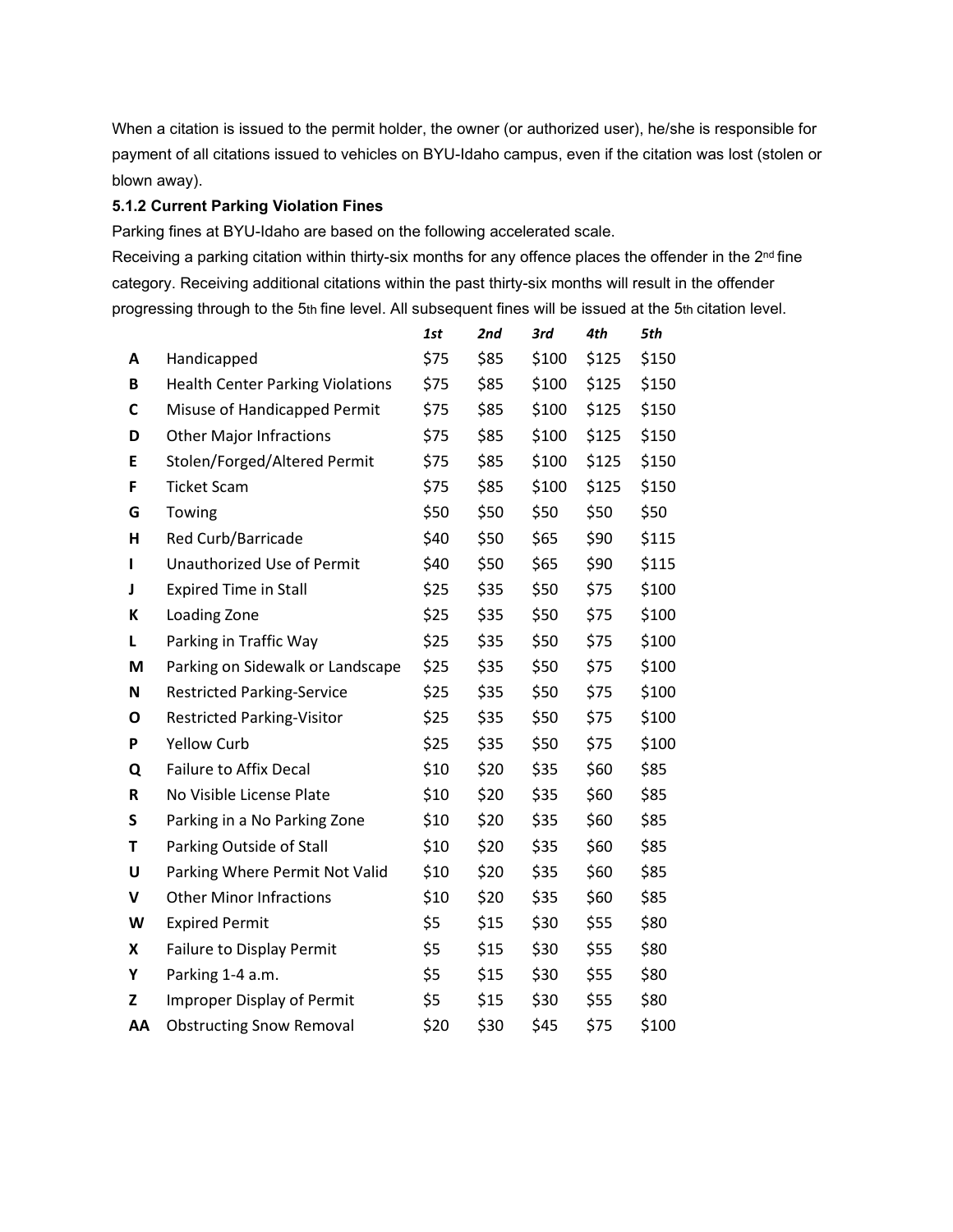#### **5.1.3 Fine Payment**

Violation fines shall be paid at Cashier's Office, Kimball Building, Room 130, or on-line through your Iaccount.

The Parking Services Office is unable to process payments.

#### **5.1.4 Unresolved Fines**

Unresolved Student fines will result in a financial hold being placed on the transcripts of the student permit holder.

Unresolved employee fines will result in Accounting Services initiating their approved collections protocols to collect on the debt.

### **5.2 Parking Education**

A student may attend a onetime parking class to have one of their first two citations fines waived for attendance. After the second citation the student may not receive a fine waiver even if the class is attended.

Some citations may automatically result in a referral to Student Honor office; for employees it will be the Human Resources, or Academic VP depending on status; (i.e. "Stolen/Forged/Altered Permit", "Ticket Scam", or other severe violations as determined by Parking Services or the Appeals Committees). Citation records are accumulative and maintained for three (3) years from date of citation.

Parking Education Class for students is held every Thursday evening at 7:00 pm in Kimball 245

throughout each semester. It consists of peer instruction to teach the purpose of parking regulations.

### **5.3 Booting**

Vehicles may be booted for any of the following reasons:

- a. Identification of the owner of a vehicle
- b. For confiscation of an unauthorized or stolen permit
- c. Motorized vehicle not having a license plate.

There is no charge to have a boot removed; it will be removed once the reason for the boot is resolved.

### **5.4 Towing**

**These regulations and towing guidelines do not apply to vehicles that are towed from city streets.** Vehicles may be towed at the owner's expense for any of the following reasons:

a. Parked vehicle blocking the traffic way or a driveway, or where it constitutes an immediate hazard.

b. Left on campus property more than 10 days and determined to be abandoned.

c. Impeding snow removal.

**5.4.1 Identified Vehicles.** Vehicles meeting the criteria for towing from university property may be towed to a designated location on campus for storage. In order to be stored on university property the following criteria must be met.

a. The vehicle must be clearly identified as property of a student or employee at the university. This may be done through license plate information or BYU-Idaho parking permit information.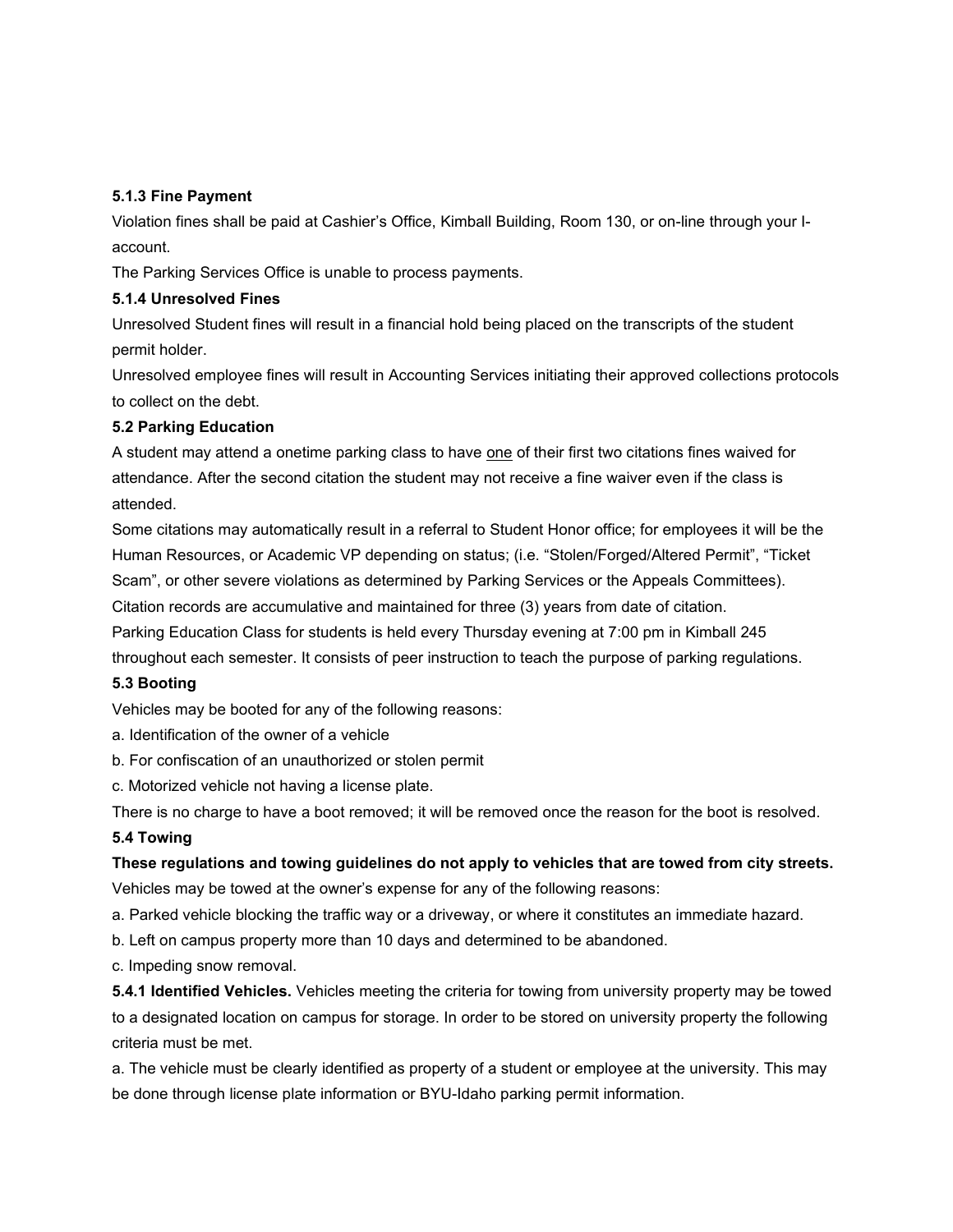b. Parking employees have issued a parking citation for the appropriate offense.

c. The tow charge will be billed to the student or employee's personal university I-account. The university will pay the tow company with money charged to the vehicle owner's account. The purpose of this regulation is to save students and employees the expense of substantial storage fees when their vehicle is towed.

**5.4.2 Unidentified and Abandoned Vehicles.** Vehicles that have been determined to be abandoned or cannot be clearly identified as property of students or employees of the university will be towed at the owner's expense.

The owner of the vehicle will need to contact the tow company for tow and storage costs; they are the actual going rates determined by the tow company.

### **5.5 Ticket Scam**

Any tampering with citations by moving them, moving the vehicle to a different campus location without removing the citation from the windshield, changing the material written on them, or altering them in any way constitutes a ticket scam. Citations may not be moved from one vehicle to another or used in any way to avoid further citations.

Such behavior is dishonest and constitutes a ticket scam and will result in a citation and referral to the Dean of Students Office or Human Resources.

[\(Return to Table of Contents\)](#page-0-1)

#### <span id="page-16-0"></span>**6.0 Appeal Procedure**

### **6.1 Appeal Process**

### **6.1.1 All Appeals**

First Appeal - Students, visitors, faculty, staff and administrators desiring to appeal a parking citation shall appeal the citation online at [https://web.byui.edu/parkingappeal.](https://web.byui.edu/parkingappeal) All citations should be appealed within two weeks (14 calendar days) beginning the day of receiving the citation or they may not be heard or considered. All appeals will be answered by e-mail.

### **6.1.2 Student Appeals**

Student appeals are sent to the Student Appeals Committee for review and disposition.

The Student Appeals Committee consists of volunteer students and a committee chair designated by the Public Safety Office.

The committee is trained in their duties and their appeals reviewed by the Public Safety Office, but the decisions made are those of the committee.

### **6.1.3 Employee Appeals**

Faculty, administrative, and staff appeals are handled by the Employee Appeals Committee.

The Employee Appeals Committee is established as follows:

The committee is comprised of five members; 2 – Faculty, 2 – Staff, 1 – Administrator who would serve as the committee chair.

The committee shall meet on a once-a-month basis to review parking citation appeals by employees.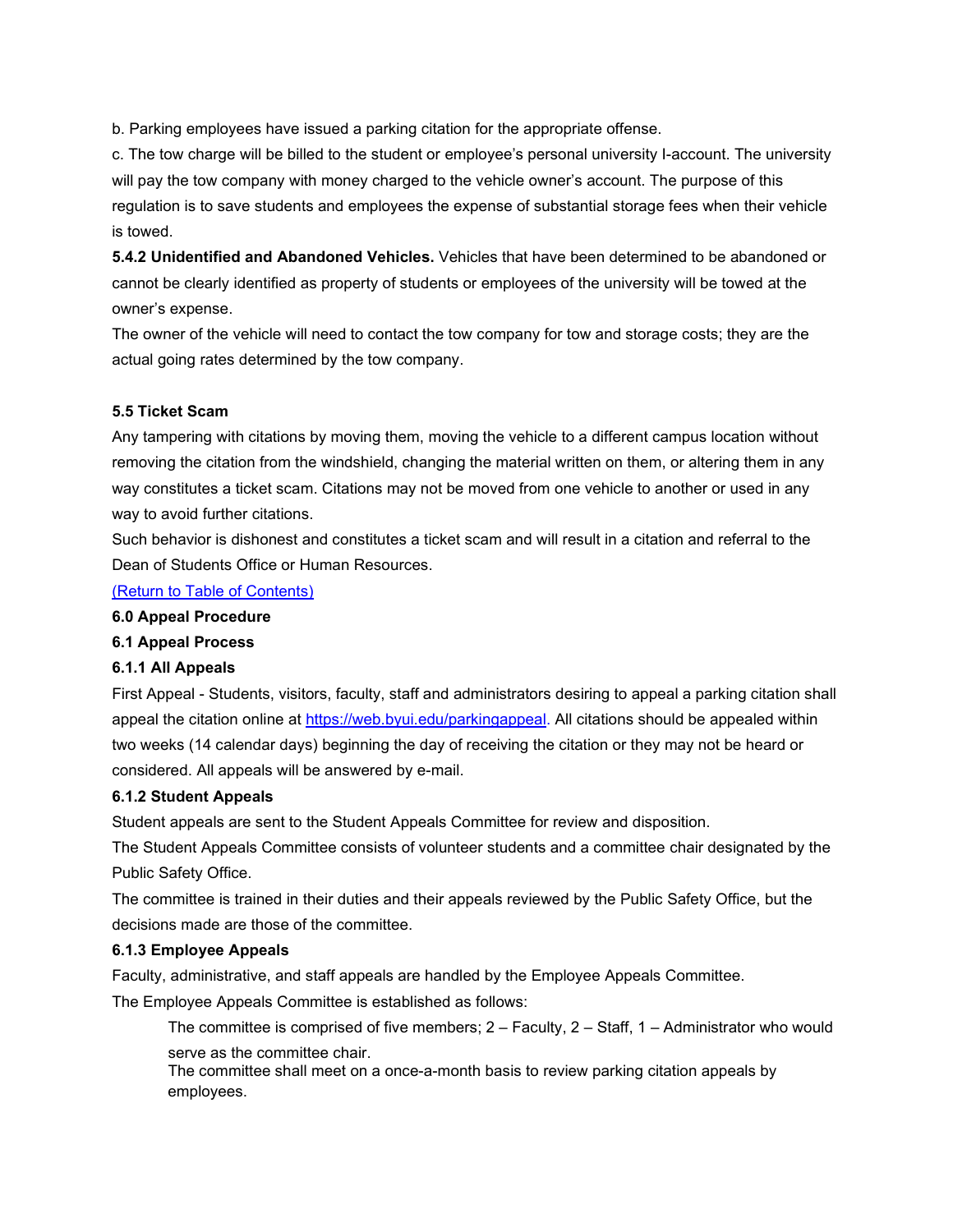Repeat offenders will be referred to their supervisor or dean regarding the matter and for appropriate actions to be taken.

## **6.2 Requests for Review of Appeal Decisions**

Decisions made by either of the Appeals Committees may be reviewed upon request of the appellant by the Parking Services Supervisor.

Requests can be submitted by email to parkingappeals@byui.edu

**6.3 "Failure-to-Display", "Parking Where Permit Not Valid", and "Improper Display***"* **Citation Voids** Two citations within a calendar year for "Failure to Display Permit", Parking Where Permit Not Valid", and "Improper Display of Permit" will be waived if appealed appropriately. This request must be processed via the appeals form<https://web.byui.edu/parkingappeal> within 14 calendar days of receiving the citation. This policy applies to all students and employees.

## [\(Return to Table of Contents\)](#page-0-1)

## <span id="page-17-0"></span>**7.0 Parking Committee**

## **7.1 Appointment**

The Parking Committee is appointed by the BYU-I Administration and charged with the responsibility of establishing and maintaining parking rules and regulations which govern university property.

The Parking Committee is a sub-committee of the President's Council and all recommendations of the Parking Committee are submitted to them for final approval.

### **7.2 Committee Members**

The Campus Parking Committee is appointed by the University Resources Vice-President. The members are representative of the students, faculty, staff, and administration of BYU-Idaho.

### **7.3 Suggestions**

Any parking suggestions may be submitted to the Parking Committee through the Parking Services Office, a member of the committee, or the University Resources Vice-President.

### [\(Return to Table of Contents\)](#page-0-1)

### <span id="page-17-1"></span>**8.0 Waiver of Liability**

### **Waiver**

Any person desiring to use the traffic ways, grounds and/or parking facilities of BYU-I does so at his or her own risk.

BYU-Idaho assumes no liability for vehicles parked or driven on university property.

[\(Return to Table of Contents\)](#page-0-1)

### <span id="page-17-2"></span>**9.0 Sign Legend**

# **9.1 "A" lot parking only**

No student parking permitted. "A" permit holder, visitors, and other as authorized may park in these lots.

# **9.2 "N" or "S" lot parking**

General parking open to students, visitors, faculty, staff, and administrators with valid "N" or "S" permit.

# **9.3 "H" lot parking**

Parking for students residing in on-campus housing. Only "H" and temporary overnight permits allowed.

# **9.4 "E" lot parking**